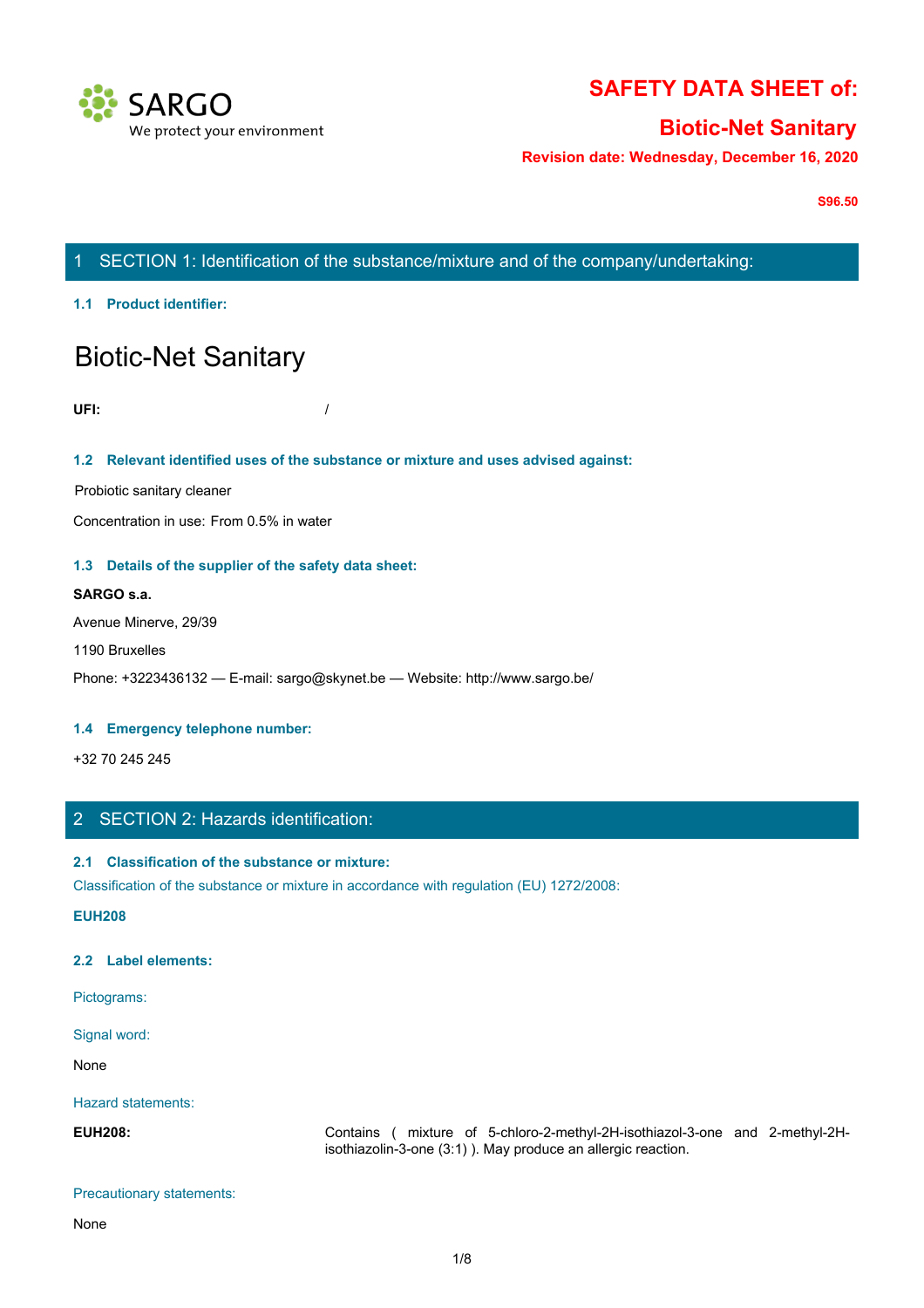#### Contains:

None with the contract of the contract of the contract of the contract of the contract of the contract of the contract of the contract of the contract of the contract of the contract of the contract of the contract of the

#### **2.3 Other hazards:**

None with the contract of the contract of the contract of the contract of the contract of the contract of the contract of the contract of the contract of the contract of the contract of the contract of the contract of the

# 3 SECTION 3: Composition/information on ingredients:

| C14 - 17 Sec Alkyl Sulfonate                     | $\leq 3 \%$  | CAS number:                                 | 97489-15-1                                                                                                                                                             |
|--------------------------------------------------|--------------|---------------------------------------------|------------------------------------------------------------------------------------------------------------------------------------------------------------------------|
|                                                  |              | <b>EINECS:</b>                              | 307-055-2                                                                                                                                                              |
|                                                  |              | REACH Registration number: 01-2119489924-20 |                                                                                                                                                                        |
|                                                  |              | <b>CLP Classification:</b>                  | H302 Acute tox. 4<br>H315 Skin Irrit. 2<br><b>H318 Eye Dam. 1</b><br><b>H412 Aquatic Chronic 3</b>                                                                     |
| Ethanol                                          | $\leq 2 \%$  | CAS number:                                 | 64-17-5                                                                                                                                                                |
|                                                  |              | <b>EINECS:</b>                              | 200-578-6                                                                                                                                                              |
|                                                  |              | REACH Registration number: 01-2119457610-43 |                                                                                                                                                                        |
|                                                  |              | <b>CLP Classification:</b>                  | H225 Flam. Liq. 2<br>H319 Eye Irrit. 2                                                                                                                                 |
| Citric Acid                                      | $\leq 2 \%$  | CAS number:                                 | 77-92-9                                                                                                                                                                |
|                                                  |              | <b>EINECS:</b>                              | 201-069-1                                                                                                                                                              |
|                                                  |              | REACH Registration number: 01-2119457026-42 |                                                                                                                                                                        |
|                                                  |              | <b>CLP Classification:</b>                  | H319 Eye Irrit. 2                                                                                                                                                      |
| Alcohols, C12-14 (even numbered), ethoxylated (< | $\leq 2\%$   | CAS number:                                 | 68439-50-9                                                                                                                                                             |
| 2.5 E <sub>O</sub>                               |              | <b>EINECS:</b>                              | 500-213-3                                                                                                                                                              |
|                                                  |              | REACH Registration number: 01-2119487984-16 |                                                                                                                                                                        |
|                                                  |              | <b>CLP Classification:</b>                  | <b>H400 Aquatic Acute 1</b><br><b>H412 Aquatic Chronic 3</b>                                                                                                           |
| mixture of 5-chloro-2-methyl-2H-isothiazol-3-one | $\leq 0.1$ % | CAS number:                                 | 55965-84-9                                                                                                                                                             |
| and 2-methyl-2H-isothiazolin-3-one (3:1)         |              | EINECS:                                     | 911-418-6                                                                                                                                                              |
|                                                  |              | REACH Registration number: 01-2120764691-48 |                                                                                                                                                                        |
|                                                  |              | <b>CLP Classification:</b>                  | H300 Acute tox. 2<br>H314 Skin Corr. 1B<br>H317 Skin Sens. 1<br>H330 Acute tox. 2<br>H331 Acute tox. 3<br><b>H400 Aquatic Acute 1</b><br><b>H410 Aquatic Chronic 1</b> |

For the full text of the H phrases mentioned in this section, see section 16.

# 4 SECTION 4: First aid measures:

# **4.1 Description of first aid measures:**

Always ask medical advice as soon as possible should serious or continuous disturbances occur.

| <b>Skin contact:</b> | Rinse with water.                                                      |
|----------------------|------------------------------------------------------------------------|
| Eye contact:         | Rinse first with plenty of water, if necessary seek medical attention. |
| Ingestion:           | Rinse first with plenty of water, if necessary seek medical attention. |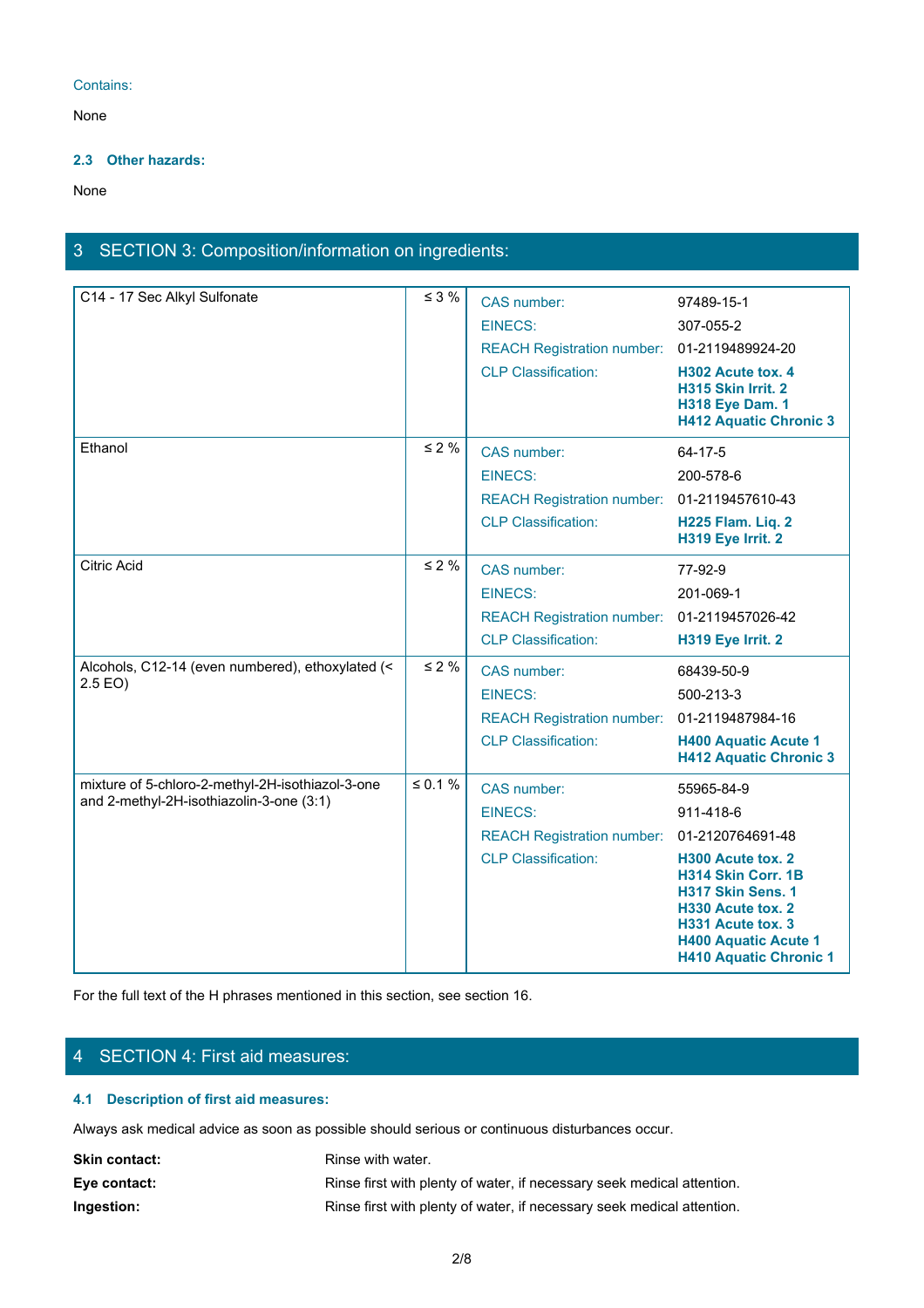**Inhalation:** In case of serious or continuous discomforts: remove to fresh air and seek medical attention.

#### **4.2 Most important symptoms and effects, both acute and delayed:**

| <b>Skin contact:</b> | None                                                        |
|----------------------|-------------------------------------------------------------|
| Eye contact:         | <b>Redness</b>                                              |
| Ingestion:           | Diarrhoea, headache, abdominal cramps, sleepiness, vomiting |
| Inhalation:          | None                                                        |

#### **4.3 Indication of any immediate medical attention and special treatment needed:**

None with the contract of the contract of the contract of the contract of the contract of the contract of the contract of the contract of the contract of the contract of the contract of the contract of the contract of the

# 5 SECTION 5: Fire-fighting measures:

#### **5.1 Extinguishing media:**

CO2, foam, powder, sprayed water

#### **5.2 Special hazards arising from the substance or mixture:**

None with the contract of the contract of the contract of the contract of the contract of the contract of the contract of the contract of the contract of the contract of the contract of the contract of the contract of the

#### **5.3 Advice for firefighters:**

**Extinguishing agents to be avoided:** None with the contract of the contract of the contract of the contract of the contract of the contract of the contract of the contract of the contract of the contract of the contract of the contract of the contract of the

### 6 SECTION 6: Accidental release measures:

#### **6.1 Personal precautions, protective equipment and emergency procedures:**

Do not walk into or touch spilled substances and avoid inhalation of fumes, smoke, dusts and vapours by staying up wind. Remove any contaminated clothing and used contaminated protective equipment and dispose of it safely.

#### **6.2 Environmental precautions:**

Do not allow to flow into sewers or open water.

#### **6.3 Methods and material for containment and cleaning up:**

Contain released substance, store into suitable containers. If possible, remove by using absorbent material.

#### **6.4 Reference to other sections:**

For further information, check sections 8 & 13.

### 7 SECTION 7: Handling and storage:

#### **7.1 Precautions for safe handling:**

Handle with care to avoid spillage.

#### **7.2 Conditions for safe storage, including any incompatibilities:**

Keep in a sealed container in a closed, frost-free, ventilated room.

#### **7.3 Specific end use(s):**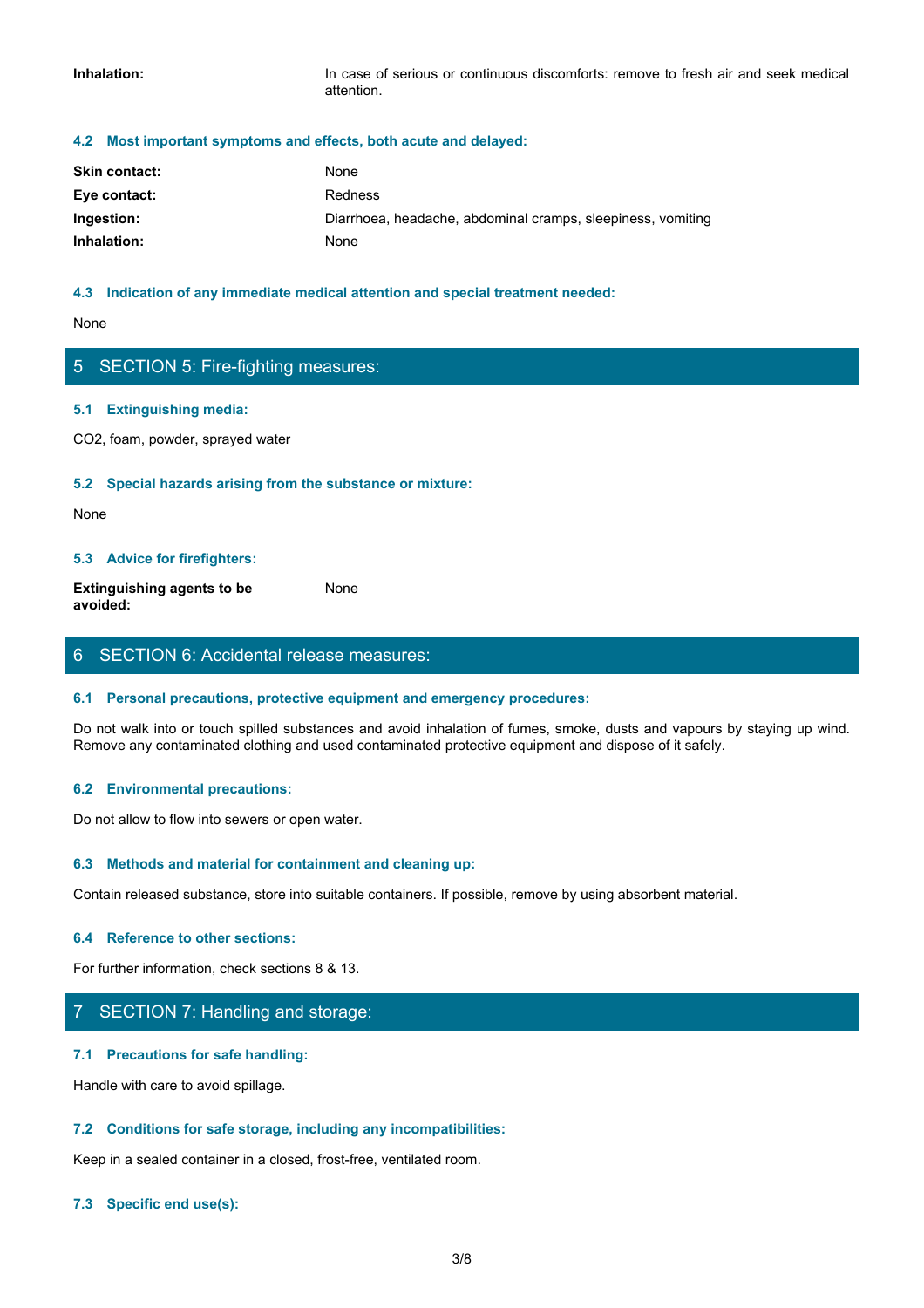# 8 SECTION 8: Exposure controls/personal protection:

#### **8.1 Control parameters:**

#### **8.2 Exposure controls:**

| Probiotic sanitary cleaner       |                                                                                                                                                                                                                                                                                                                                                                   |  |
|----------------------------------|-------------------------------------------------------------------------------------------------------------------------------------------------------------------------------------------------------------------------------------------------------------------------------------------------------------------------------------------------------------------|--|
|                                  |                                                                                                                                                                                                                                                                                                                                                                   |  |
|                                  | 8 SECTION 8: Exposure controls/personal protection:                                                                                                                                                                                                                                                                                                               |  |
| 8.1 Control parameters:          |                                                                                                                                                                                                                                                                                                                                                                   |  |
|                                  | Listing of the hazardous ingredients in section 3, of which the TLV value is known                                                                                                                                                                                                                                                                                |  |
|                                  | Ethanol 1,907 mg/m <sup>3</sup> , Methyl ethyl ketone 600 mg/m <sup>3</sup> , Isopropanol 424 mg/m <sup>3</sup>                                                                                                                                                                                                                                                   |  |
| 8.2 Exposure controls:           |                                                                                                                                                                                                                                                                                                                                                                   |  |
| <b>Inhalation</b><br>protection: | Respiratory protection is not required. Use ABEK type gas masks in case of irritating exposure. If<br>necessary, use with sufficient exhaust ventilation.                                                                                                                                                                                                         |  |
| <b>Skin</b><br>protection:       | Handling with nitril-gloves (EN 374). Breakthrough time: >480' Material thickness: 0,35 mm.<br>Thoroughly check gloves before use. Take of the gloves properly without touching the outside<br>with your bare hands. The manufacturer of the protective gloves has to be consulted about the<br>suitability for a specific work station. Wash and dry your hands. |  |
| Eye<br>protection:               | Keep an eye-rinse bottle within reach. Tight-fitting safety goggles. Wear a face shield and<br>protective suit in case of exceptional processing problems.                                                                                                                                                                                                        |  |
| <b>Other</b><br>protection:      | Wear impermeable clothing. The type of protective equipment depends on the concentration and<br>amount of hazardous substances at the work station in question.                                                                                                                                                                                                   |  |
|                                  |                                                                                                                                                                                                                                                                                                                                                                   |  |

# 9 SECTION 9: Physical and chemical properties:

#### **9.1 Information on basic physical and chemical properties:**

| Melting point/melting range:                                 | 0 °C               |
|--------------------------------------------------------------|--------------------|
| <b>Boiling point/Boiling range:</b>                          | 78 °C - 100 °C     |
| pH:                                                          | 3.1                |
| pH 1% diluted in water:                                      |                    |
| Vapour pressure/20°C,:                                       | 5850 Pa            |
| Vapour density:                                              | Not applicable     |
| Relative density, 20°C:                                      | 1.0150 kg/l        |
| Appearance/20°C:                                             | Liquid             |
| Flash point:                                                 | 65 °C              |
| Flammability (solid, gas):                                   | Not applicable     |
| Auto-ignition temperature:                                   | 370 °C             |
| <b>Upper flammability or explosive</b><br>limit, $(Vol %)$ : | 19.000 %           |
| Lower flammability or explosive<br>limit, $(Vol %)$ :        | 3.000 %            |
| <b>Explosive properties:</b>                                 | Not applicable     |
| <b>Oxidising properties:</b>                                 | Not applicable     |
| <b>Decomposition temperature:</b>                            |                    |
| Solubility in water:                                         | Completely soluble |
| Partition coefficient: n-<br>octanol/water:                  | Not applicable     |
| Odour:                                                       | characteristic     |
| <b>Odour threshold:</b>                                      | Not applicable     |
| Dynamic viscosity, 20°C:                                     | 1 mPa.s            |
| Kinematic viscosity, 40°C:                                   | 1 mm $^{2}/s$      |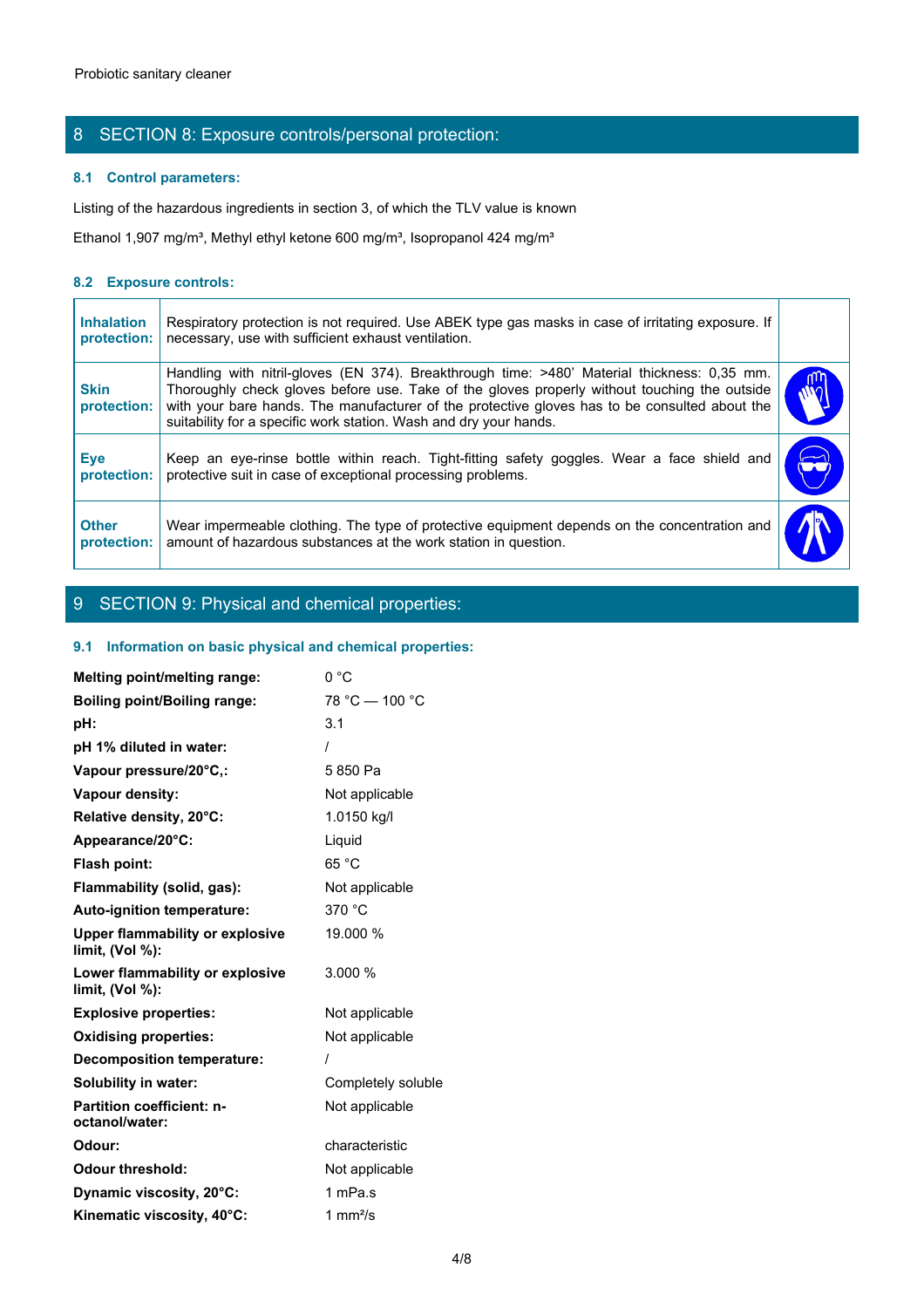**Evaporation rate (n-BuAc = 1):** 2.000

#### **9.2 Other information:**

| Volatile organic component (VOC): 2.00 %     |                          |
|----------------------------------------------|--------------------------|
| Volatile organic component (VOC): 23.275 g/l |                          |
| <b>Sustained combustion test:</b>            | Combustion not sustained |

# 10 SECTION 10: Stability and reactivity:

#### **10.1 Reactivity:**

Stable under normal conditions.

#### **10.2 Chemical stability:**

Extremely high or low temperatures.

#### **10.3 Possibility of hazardous reactions:**

None with the contract of the contract of the contract of the contract of the contract of the contract of the contract of the contract of the contract of the contract of the contract of the contract of the contract of the

#### **10.4 Conditions to avoid:**

Protect from sunlight and do not expose to temperatures exceeding + 50°C.

#### **10.5 Incompatible materials:**

Acids, alkalines, oxidants, reductants

#### **10.6 Hazardous decomposition products:**

Under recommended usage conditions, hazardous decomposition products are not expected.

/

### 11 SECTION 11: Toxicological information:

#### **11.1 Information on toxicological effects:**

About the preparation itself: No additional data available

#### **Calculated acute toxicity, ATE oral:** /

```
Calculated acute toxicity, ATE
dermal:
```

| C14 - 17 Sec Alkyl Sulfonate | LD50 oral, rat:<br>LD50 dermal, rabbit:<br>LC50, Inhalation, rat, 4h:                | 1 300 mg/kg<br>$\geq$ 5 000 mg/kg<br>$\geq 50$ mg/l        |
|------------------------------|--------------------------------------------------------------------------------------|------------------------------------------------------------|
| Ethanol                      | LD50 oral, rat:<br>LD50 dermal, rabbit:<br>LC50, Inhalation, rat, 4h: $\geq$ 50 mg/l | $\geq$ 5 000 mg/kg<br>$\geq$ 5 000 mg/kg                   |
| Citric Acid                  | LD50 oral, rat:<br>LD50 dermal, rabbit:<br>LC50, Inhalation, rat, 4h:                | $\geq$ 5 000 mg/kg<br>$\geq$ 5 000 mg/kg<br>$\geq 50$ mg/l |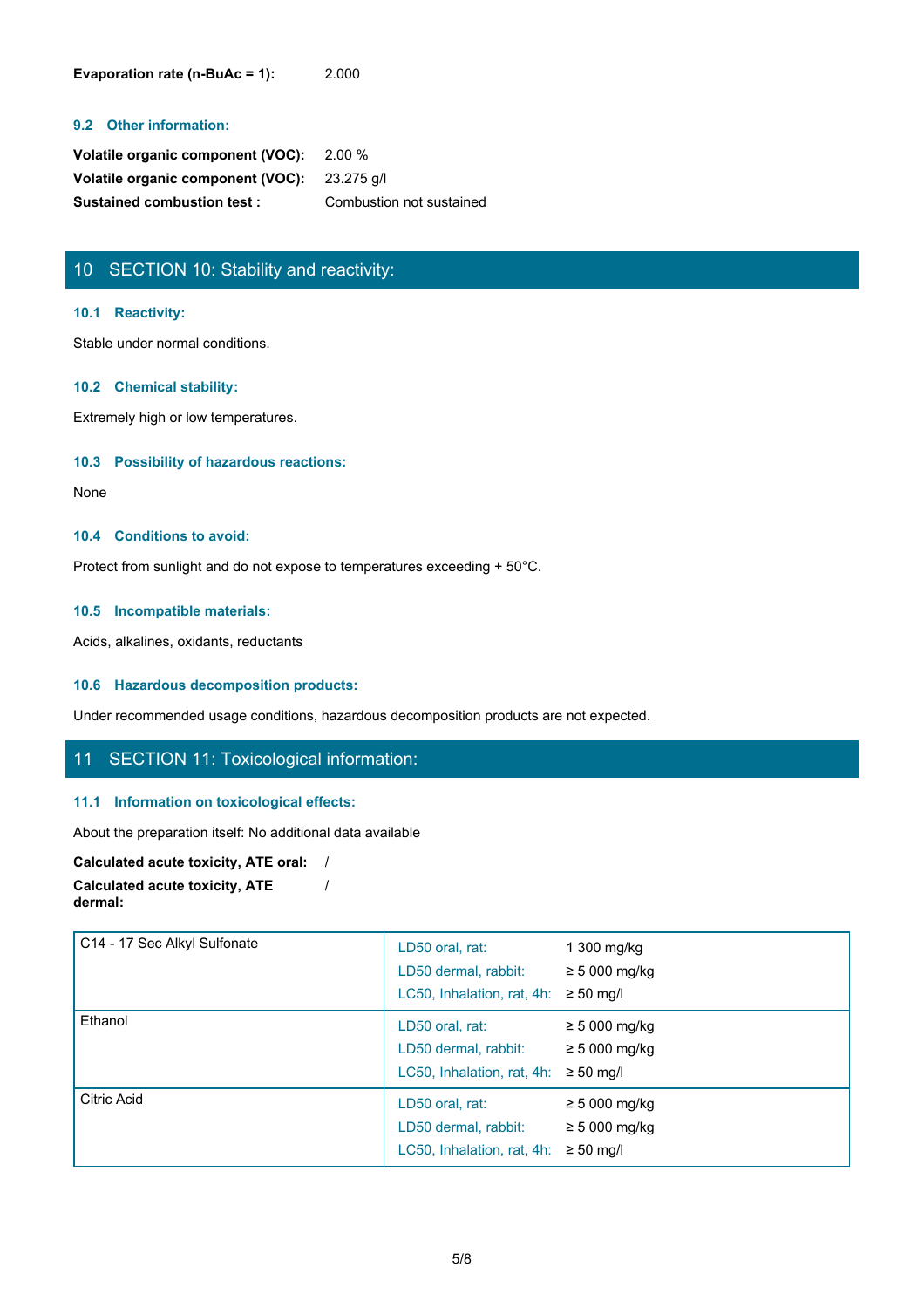| Alcohols, C12-14 (even numbered), ethoxylated<br>$( < 2.5$ EO)                                | LD50 oral, rat:<br>LD50 dermal, rabbit:<br>LC50, Inhalation, rat, 4h:           | $\geq 5000$ mg/kg<br>$\geq 5000$ mg/kg<br>$\geq 50$ ma/l |  |
|-----------------------------------------------------------------------------------------------|---------------------------------------------------------------------------------|----------------------------------------------------------|--|
| mixture of 5-chloro-2-methyl-2H-isothiazol-3-<br>one and 2-methyl-2H-isothiazolin-3-one (3:1) | LD50 oral, rat:<br>LD50 dermal, rabbit:<br>LC50, Inhalation, rat, 4h: 1.23 mg/l | 457 mg/kg<br>660 mg/kg                                   |  |

# 12 SECTION 12: Ecological information:

### **12.1 Toxicity:**

|                                                                                                                                                       | LC50, Inhalation, rat, 4h: 1.23 mg/l |                                                  |
|-------------------------------------------------------------------------------------------------------------------------------------------------------|--------------------------------------|--------------------------------------------------|
|                                                                                                                                                       |                                      |                                                  |
| 12 SECTION 12: Ecological information:                                                                                                                |                                      |                                                  |
| 12.1 Toxicity:                                                                                                                                        |                                      |                                                  |
|                                                                                                                                                       |                                      |                                                  |
| C14 - 17 Sec Alkyl Sulfonate                                                                                                                          | LC50 (Fish):                         | 1 - 10 mg/L (Leuciscus idus melanotus) (72<br>h) |
|                                                                                                                                                       | EC50 (Algae):                        | 10 - 100 mg/L (scenedesmus subspicatus)          |
| Ethanol                                                                                                                                               | <b>LC50 (Fish):</b>                  | 13000 mg/L (Oncorhynchus mykiss)(96h)            |
|                                                                                                                                                       | EC50 (Daphnia):                      | 12340 mg/L (48h)                                 |
|                                                                                                                                                       | EC50 (Algae):                        | 275 mg/L (Chlorella vulgaris)(72h)               |
| Citric Acid                                                                                                                                           | <b>LC50 (Fish):</b>                  | 440 - 760 mg/l (48h)                             |
|                                                                                                                                                       | LC50 (Daphnia):                      | 1535 mg/l (24h)                                  |
|                                                                                                                                                       | EC50 (Daphnia):                      | 1535 mg/l (24h)                                  |
| Alcohols, C12-14 (even numbered), ethoxylated                                                                                                         | <b>LC50 (Fish):</b>                  | > 1 - 10 mg/l (Danio Rerio)(96h)                 |
| $\sim$ (< 2.5 EO)                                                                                                                                     | NOEC (Fish):                         | $> 0,1 - 1$ mg/l (30d)                           |
|                                                                                                                                                       |                                      |                                                  |
| 12.2 Persistence and degradability:                                                                                                                   |                                      |                                                  |
|                                                                                                                                                       |                                      |                                                  |
| The surfactants contained in this preparation comply with the biodegradability criteria as laid down in Regulation (EC)<br>No.648/2004 on detergents. |                                      |                                                  |
|                                                                                                                                                       |                                      |                                                  |
| 12.3 Bioaccumulative potential:                                                                                                                       |                                      |                                                  |
|                                                                                                                                                       | <b>Additional data:</b>              |                                                  |
| Ethanol                                                                                                                                               | Log Pow: -0,35                       |                                                  |

#### **12.2 Persistence and degradability:**

#### **12.3 Bioaccumulative potential:**

| No.648/2004 on detergents.                                              |                                                                                                                          |  |
|-------------------------------------------------------------------------|--------------------------------------------------------------------------------------------------------------------------|--|
| 12.3 Bioaccumulative potential:                                         |                                                                                                                          |  |
|                                                                         | <b>Additional data:</b>                                                                                                  |  |
| Ethanol                                                                 | Log Pow: -0,35                                                                                                           |  |
| 12.4 Mobility in soil:                                                  |                                                                                                                          |  |
| Water hazard class, WGK (AwSV):                                         | $\mathbf{1}$                                                                                                             |  |
| Solubility in water:                                                    | Completely soluble                                                                                                       |  |
| 12.5 Results of PBT and vPvB assessment:                                |                                                                                                                          |  |
| No additional data available                                            |                                                                                                                          |  |
| 12.6 Other adverse effects:                                             |                                                                                                                          |  |
| No additional data available                                            |                                                                                                                          |  |
| 13 SECTION 13: Disposal considerations:                                 |                                                                                                                          |  |
| 13.1 Waste treatment methods:                                           |                                                                                                                          |  |
| restrictive regulations by local authority should always be adhered to. | The product may be discharged in the indicated percentages of utillization, provided it is neutralised to pH 7. Possible |  |
| 14 SECTION 14: Transport information:                                   |                                                                                                                          |  |
|                                                                         | 6/8                                                                                                                      |  |

#### **12.4 Mobility in soil:**

| Water hazard class, WGK (AwSV): |                    |
|---------------------------------|--------------------|
| Solubility in water:            | Completely soluble |

#### **12.5 Results of PBT and vPvB assessment:**

#### **12.6 Other adverse effects:**

# 13 SECTION 13: Disposal considerations:

#### **13.1 Waste treatment methods:**

# 14 SECTION 14: Transport information: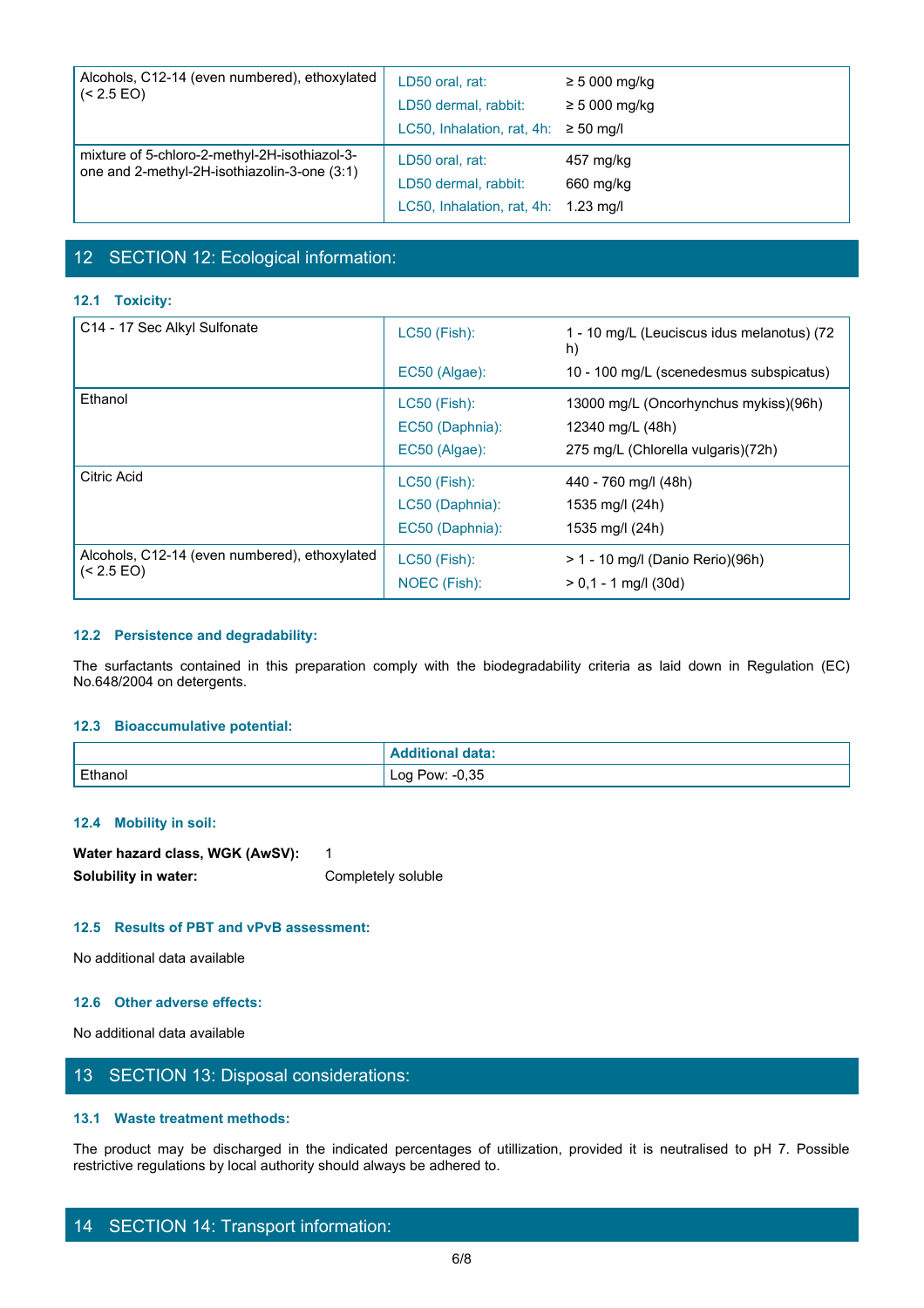#### **14.1 UN number:**

Not applicable

#### **14.2 UN proper shipping name:**

ADR, IMDG, ICAO/IATA not applicable

#### **14.3 Transport hazard class(es):**

| Class(es):                              | Not applicable |
|-----------------------------------------|----------------|
| Identification number of the<br>hazard: | Not applicable |

#### **14.4 Packing group:**

#### **14.5 Environmental hazards:**

#### **14.6 Special precautions for user:**

| <b>Hazard characteristics:</b> | Not applicable |
|--------------------------------|----------------|
| <b>Additional quidance:</b>    | Not applicable |

# 15 SECTION 15: Regulatory information:

### **15.1 Safety, health and environmental regulations/legislation specific for the substance or mixture:**

| טווייוסט ונייווייטווייטווייטווייטו<br>hazard:      | <b>TYPE applicable</b>                                                                                                               |
|----------------------------------------------------|--------------------------------------------------------------------------------------------------------------------------------------|
| 14.4 Packing group:                                |                                                                                                                                      |
| Not applicable                                     |                                                                                                                                      |
| 14.5 Environmental hazards:                        |                                                                                                                                      |
| Not dangerous to the environment                   |                                                                                                                                      |
| 14.6 Special precautions for user:                 |                                                                                                                                      |
| <b>Hazard characteristics:</b>                     | Not applicable                                                                                                                       |
| <b>Additional guidance:</b>                        | Not applicable                                                                                                                       |
|                                                    |                                                                                                                                      |
| 15 SECTION 15: Regulatory information:             |                                                                                                                                      |
|                                                    | 15.1 Safety, health and environmental regulations/legislation specific for the substance or mixture:                                 |
| Water hazard class, WGK (AwSV):                    | $\overline{1}$                                                                                                                       |
| Volatile organic component (VOC):                  | 2.000 %                                                                                                                              |
| Volatile organic component (VOC):                  | 23.275 g/l                                                                                                                           |
| <b>Composition by regulation (EC)</b><br>648/2004: | Anionic surfactants < 5%, Nonionic surfactants < 5%, Perfumes, Preservatives<br>(Chloromethylisothiazolinone, Methylisothiazolinone) |
| <b>15.2 Chemical Safety Assessment:</b>            |                                                                                                                                      |
|                                                    |                                                                                                                                      |
| No data available                                  |                                                                                                                                      |

#### **15.2 Chemical Safety Assessment:**

# 16 SECTION 16: Other information:

# **Legend to abbreviations used in the safety data sheet:**

| <b>Hazard characteristics:</b>                         | Not applicable                                                                                                                       |
|--------------------------------------------------------|--------------------------------------------------------------------------------------------------------------------------------------|
| <b>Additional guidance:</b>                            | Not applicable                                                                                                                       |
|                                                        |                                                                                                                                      |
|                                                        |                                                                                                                                      |
| 15 SECTION 15: Regulatory information:                 |                                                                                                                                      |
|                                                        | 15.1 Safety, health and environmental regulations/legislation specific for the substance or mixture:                                 |
| Water hazard class, WGK (AwSV):                        | $\overline{1}$                                                                                                                       |
| Volatile organic component (VOC):                      | 2.000 %                                                                                                                              |
| Volatile organic component (VOC):                      | 23.275 g/l                                                                                                                           |
| <b>Composition by regulation (EC)</b><br>648/2004:     | Anionic surfactants < 5%, Nonionic surfactants < 5%, Perfumes, Preservatives<br>(Chloromethylisothiazolinone, Methylisothiazolinone) |
| <b>15.2 Chemical Safety Assessment:</b>                |                                                                                                                                      |
|                                                        |                                                                                                                                      |
| No data available                                      |                                                                                                                                      |
|                                                        |                                                                                                                                      |
| 16 SECTION 16: Other information:                      |                                                                                                                                      |
| Legend to abbreviations used in the safety data sheet: |                                                                                                                                      |
| ADR:                                                   | The European Agreement concerning the International Carriage of Dangerous<br>Goods by Road                                           |
| ATE:                                                   | <b>Acute Toxicity Estimate</b>                                                                                                       |
| BCF:                                                   | <b>Bioconcentration factor</b>                                                                                                       |
| CAS:                                                   | <b>Chemical Abstracts Service</b>                                                                                                    |
| CLP:                                                   | Classification, Labelling and Packaging of chemicals                                                                                 |
| <b>EINECS:</b>                                         | European INventory of Existing commercial Chemical Substances                                                                        |
| LC50:                                                  | median Lethal Concentration for 50% of subjects                                                                                      |
| LD50:                                                  | median Lethal Dose for 50% of subjects                                                                                               |
| $Nr.$ :                                                | Number                                                                                                                               |